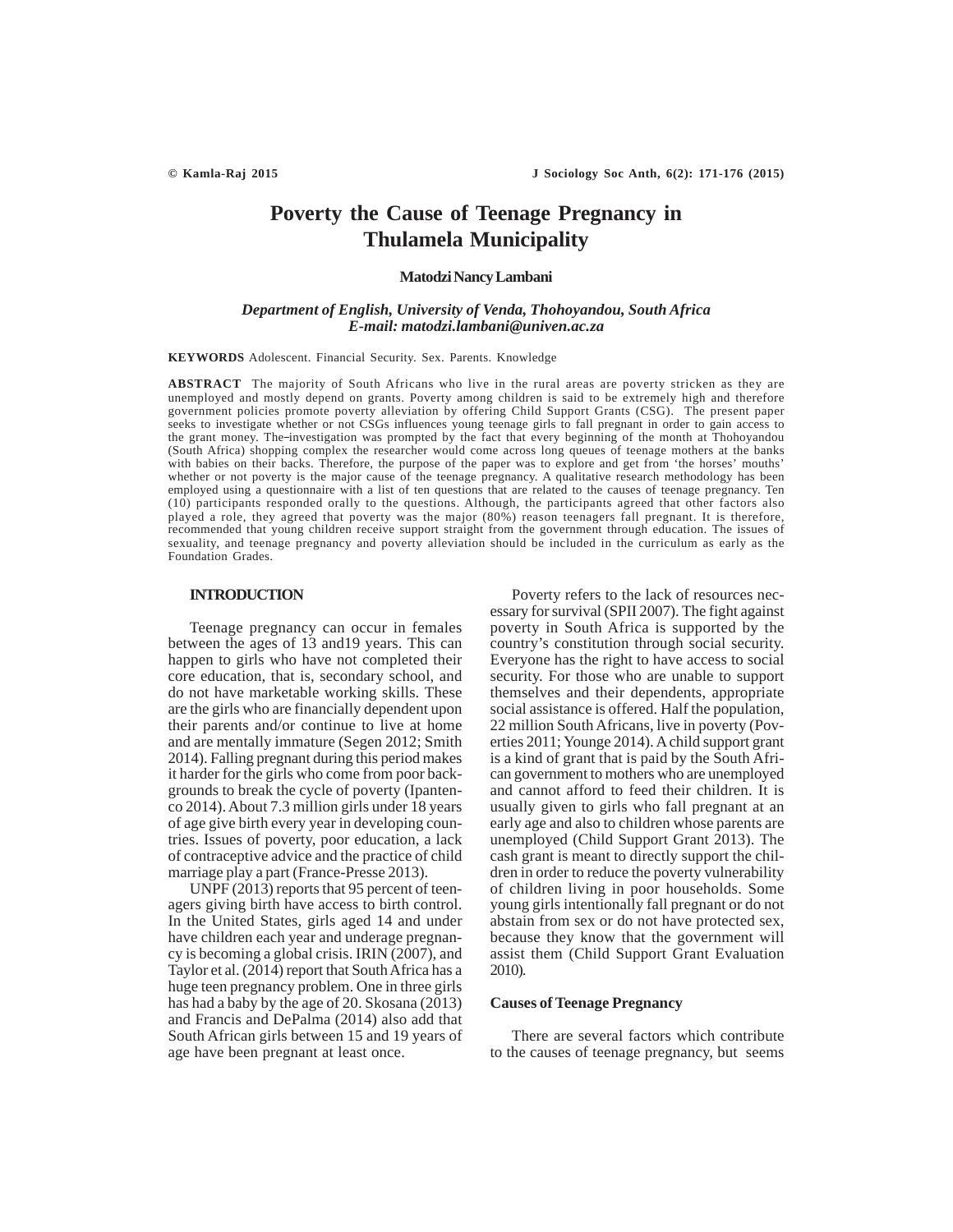to be one of the major causes among girls from poor communities. The causes of pregnancy in this paper include culture, financial security, lack of education and relationships. All these causes have, in one way or another, something to do with poverty.

## **Cultural Influence**

Cultures have influence on how early girls should fall pregnant or get married. If girls are in a community where girls get married young they are all obliged to follow suit. Erosion of African traditional norms and values on sexual behaviour, inadequate involvement of women in decision making on issues concerning reproductive health and the prevalence of female circumcision cause women to have unplanned babies. Forced marriages practised in certain cultures culminate in girls having babies at tender ages. Some families put pressure on their children to get married when they are still too young. Cultural nuances such as children born of teenage parents choosing the same path as their parents or having a family member in prison (Brown 1999; Whalen and Loper 2014) can add to the concerns. The more the children in a family, the poorer they become as they scramble for resources such as food, clothes, proper sanitation and enough room. Therefore, government is blamed for not providing housing for unplanned children born to young mothers who are supposed to be at school.

Family breakdown caused by divorce or the migrant labour system results in children taking care of themselves due to lack of a father figure. When love is not present at home, girls may be forced to look for places where they will feel loved. Sometimes girls themselves want to prove their womanhood due to lack of proper parental guidance. Young girls sometimes want to experiment with sex. The religious leaders or churches sometimes do assist by teaching people to have good morals and condemn teenage pregnancy as well (Preston-Whyte et al. 1988; Wanjohi 2010).

# **Financial Insecurity**

Ipanteco (2014) argues that poverty is one major contributor to teen pregnancy among poverty stricken girls. Bruenig (2012) asserts that high rates of teenage pregnancy are a feature of inequality and not a cause of it. He emphasises that pregnancy is a symptom of poverty. Kamper (2013) adds that poverty causes teen parenting and not the other way round. GPCC (2006) states that the youth living in poverty have a teen pregnancy rate of five times the average rate. The poor socio-economic circumstances seem to play a major role in increasing rates of teenage pregnancy. Teenage girls from low income families are falling pregnant at a higher rate than those from middle and upper income families.

Posel (2013) stresses that adolescent pregnancy most often is caused by lack of access to schools, employment, quality information and health care. Early pregnancy reflects powerlessness, poverty and pressures from partners, peers, families and communities. In South Africa all children have access to free education and health services. It can be argued that private schools offer a better education as compared to public schools (Muligwe 2012). Also, the private health sector offers better health care service as compared to the public health care sector because most of the public health care sectors' resources are overstretched (Motswaledi 2013). Even if South Africa experiences high levels of poverty and unemployment, and poverty among children is extremely high, government policies promote poverty alleviation (Chitiga et al. 2014). The CSG is a cash grant targeted to eradicate poverty from children.

Solomon (2013) states that there is substantial evidence that child support grants reduce risky behaviour among teens such as sexual activity and pregnancy. They serve to reduce teen pregnancy over time rather than increase them. Burdette (2012) argues that child pregnancy is an effect of poverty. Yalesias (2012) confirms that women choose to become mothers because their economic outlook is objectively bleak. There is a desire for financial security, and by falling in love with affluent people who will support them financially, women attain this desire. As a result, they are exploited by older men (Decker 2006). Sometimes, even if they were given money for transport to and from school, children tend to hitchhike and fall sexual victims of older men (eNCA 2013).

### **Lack of Education and Relationships**

Education is one of the most effective ways to reduce teenage pregnancy, but in most of the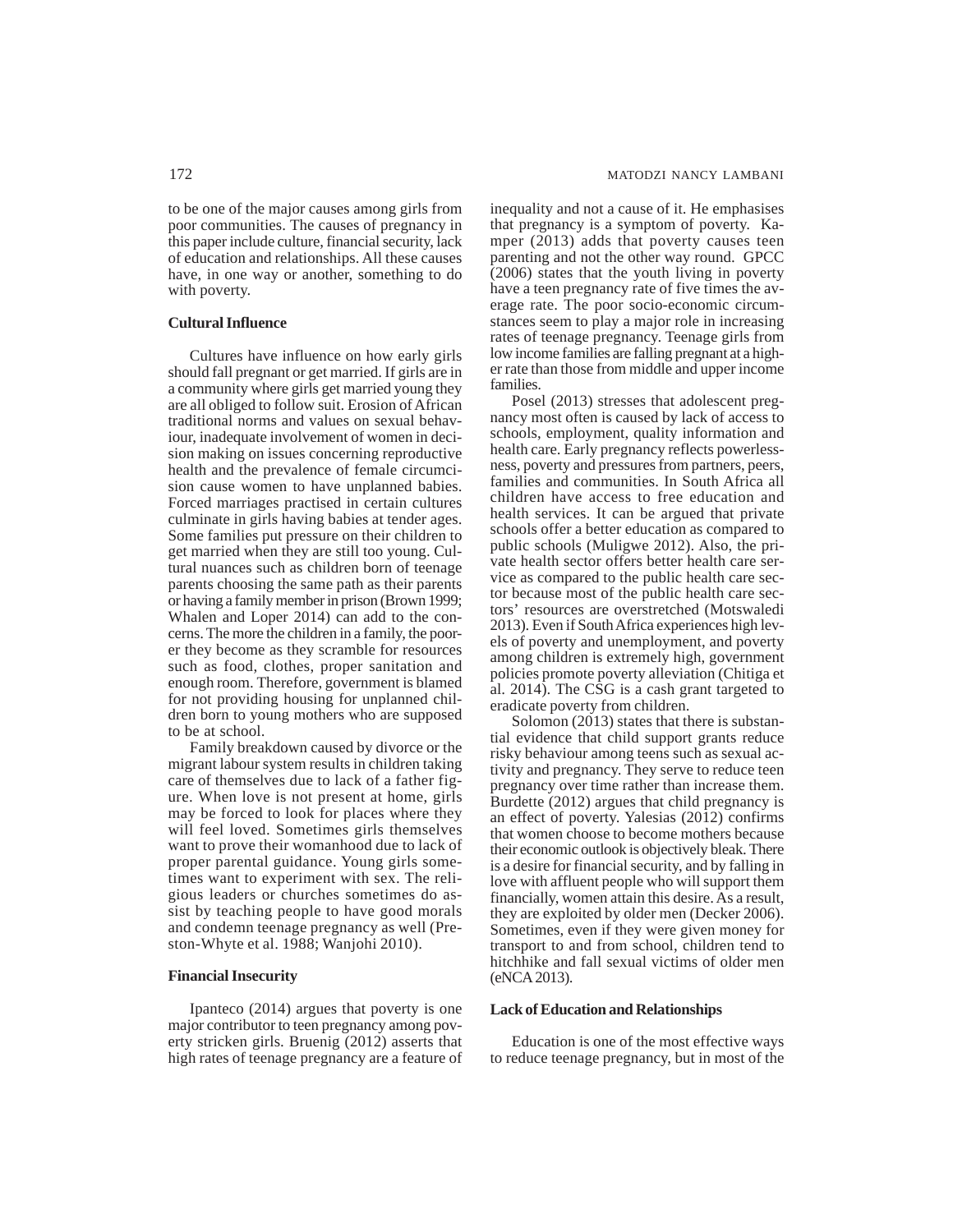cases governments do not have funding to provide proper health programmes. Burdette (2012) asserts that childbearing is more likely among women from low income level and education than among their better off peers. Teenage mothers are less likely to finish school and more likely to live in poverty, depend on public assistance and be in poor health (NCSL 2014). However, alarming figures released by the South African Provincial Education Department indicate that schoolgirl pregnancies have doubled since 2006, despite a doubled effort of spending on sex education and AIDS awareness (IRIN 2007). Ipantenco (2014) confirms that access to quality sex education and health classes are essential during teen years, because the classes teach children how babies are made and what action they can take to prevent pregnancy. It seems that the type of education offered at the South African schools is not good enough to stop the learners from engaging in dangerous sexual behaviours. The explanation maybe that the financial needs of the learners are not being addressed practically, hence they opt for CSG.

Parents do not guide and supervise their children on issues relating to sexuality. Parents' lack of education about schools and government and sex and relationships is a contributing factor of teenage pregnancy (Mbeki 2010). Most parents lack both the knowledge and skill to talk openly about sex with their children. They feel disempowered to talk about sex to their children in an environment which emphasises a rightbased culture for children. The general knowledge gap filled by the educational gap between parents and children contributes towards the sense of disempowerment (HRSC 2009). Parents' lack of knowledge about safe sex and use of contraceptives such as condoms, pills, and loops (Deckert 2010; Posel 2013) is problematic.

Most of the parents feel disempowered to talk about such things as HIV and AIDS. They leave everything into the hands of government via schools and teachers. As a result, they fail to equip their children with the realities of adult life. Therefore, peer pressure, alcohol abuse, loneliness and lack of belonging take control of teenagers. In most cases, these situations result in unwanted teenage pregnancies (Cause of Teenage Pregnancy 2009). The teenage mothers end up becoming poorer as the envisaged salvation of the CSG proves worthless. Therefore, poverty in terms of knowledge and material possessions causes teenage pregnancy, which further exacerbates the cycle of poverty in the country.

# **Purpose**

The purpose of the paper was to explore by getting from the horses' mouths teenage mothers, whether or not teenage pregnancy is influenced by poverty.

# **Objective**

The objective of the paper was to find out if the CSG was the main factor negatively influencing the teenage girls to fall pregnant.

# **METHODOLOGY**

#### **Research Design**

The research design used is a qualitative survey and random sampling. All the participants had an equal opportunity to participate, but the researcher sampled those who were queuing up for CSG at the CAPITEC bank at Thohoyandou.

## **Population and Setting**

The study was conducted at the Thohoyandou shopping complex where the participants collect their child support grant money. They were all identifiable because they were carrying babies. All the participants considered Thohoyandou (Limpopo Province, South Africa) a convenient place where, after collecting their money, they could easily buy groceries and clothes. There are many teenage mothers, but the researcher decided to interview ten willing participants at CAPITEC bank which is a public place. All the participants were teenage mothers born after 1994.

The average age of the participants was 18. It must be pointed out that all the participants were school dropouts residing in the rural areas of the Thulamela Municipality within the Limpopo Province.

# **Sampling**

A random sample was used because each and every member of the population had an equal and independent opportunity of being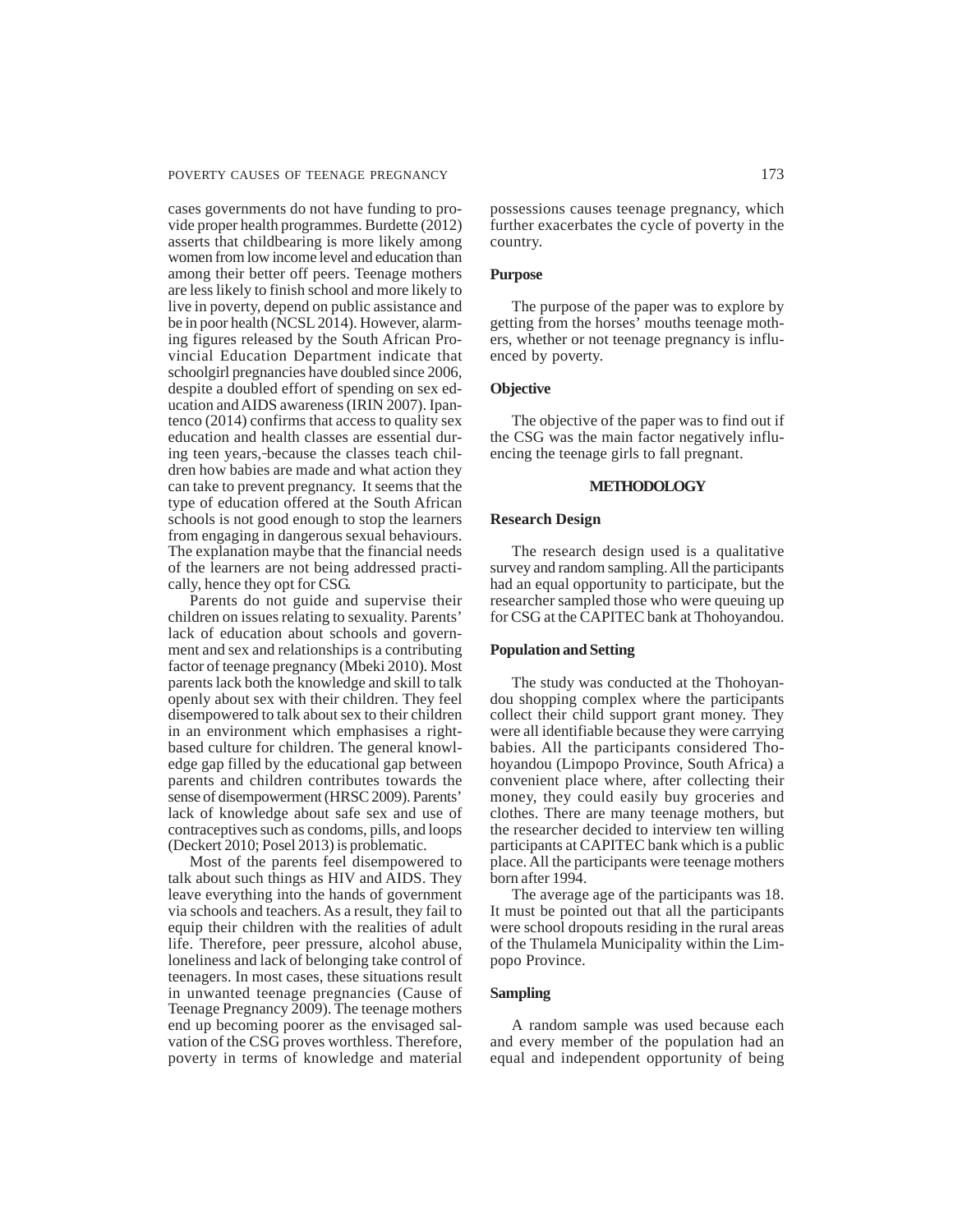selected. However, the researcher interviewed only ten of those who were willing to participate since the issue of teenage pregnancy is personal and sensitive.

## **Research Instrument**

In order to meet the research objective, the researcher selected a set of ten questions relating to major causes of teenage pregnancy. The data collection instrument for this paper was a questionnaire with structured questions. The questions read out to each individual participant were translated into Tshivenda, and the responses were recorded on the questionnaire by the researcher.

#### **Data Collection**

As soon as the participants who were in the bank (CAPITEC) queue verbally agreed to the interview, the researcher personally interviewed each participant by reading each question and recording the responses. This method ensured a one hundred percent return rate.

## **Data Analysis**

The researcher recorded the responses on the questionnaire when the participants orally responded in their mother tongue, Tshivenda, why they fell pregnant. Data analysis was performed by placing the information gathered in the numerical form and manipulating it according to the arithmetic properties to derive meaning from it (Monnette 2005). Descriptive statistics were used to analyse the data.

#### **Ethical Considerations**

The permission to conduct the study was obtained from the participants themselves as Thohoyandou complex is a public place. Informed consent was sought from the participants. Participation was voluntary. Confidentiality and anonymity were maintained throughout. The participants were not subjected to any harm. The participants were informed that they would not receive any remuneration in money or kind for taking part.

#### **DISCUSSION**

The aim of the paper was to ascertain if poverty among teenagers influences them to fall pregnant or not. The discussion shows how the teenage girls between 17 and 18 years of age responded to the ten questions relating to the major causes of teenage pregnancy. Possible explanations for these phenomena are provided.

#### **Role of Parents in Sex Education**

The majority (80%) of the respondents indicated that they stayed with their parents who mostly were unemployed. Two of the participants' parents were employed: one set of parents had a teaching profession and one had a decent government job. Fifty percent of the participants stated that they discussed sexual issues with their parents while another 50% did not discuss. The finding is incongruent with the claim that parents do not discuss issues of sex with their children (Mbeki 2010; HRSC 2009; Cause of Teenage Pregnancy 2009; Deckert 2010; Posel 2013). It is of great concern that even if the parents spoke to the girls about sex, the girls still went ahead and fell pregnant. The reason might be that the education or talk given by parents was not enough.

All the participants pointed out that they discussed matters relating to sex with their peers. 90 percent agreed that their friends influence them to engage in sexual activities. The findings confirm the report by HRSC (2009) that the knowledge gap as well as the education gap between parents and children contributes toward parents' sense of helplessness in confidently talking about sex. Peer pressure seems to have contributed towards the participants' decision to engage in sexual behaviour. They understand and believe their peers more than their parents. The prime reason proved to be that there is no knowledge and education gap among the teenagers and peer control. Their age group was between 17 and 18 years.

#### **Cultural Influence**

A hundred percent of the participants showed that culture had nothing to do with them falling pregnant. The finding is in contrast with the findings by Brown (1999) and Whale and Loper (2014) in which young girls are forced to get married and have babies at a tender age. All the participants are Venda speaking and their culture does not influence them to have babies at a young age. However, there is no hard and fast rule about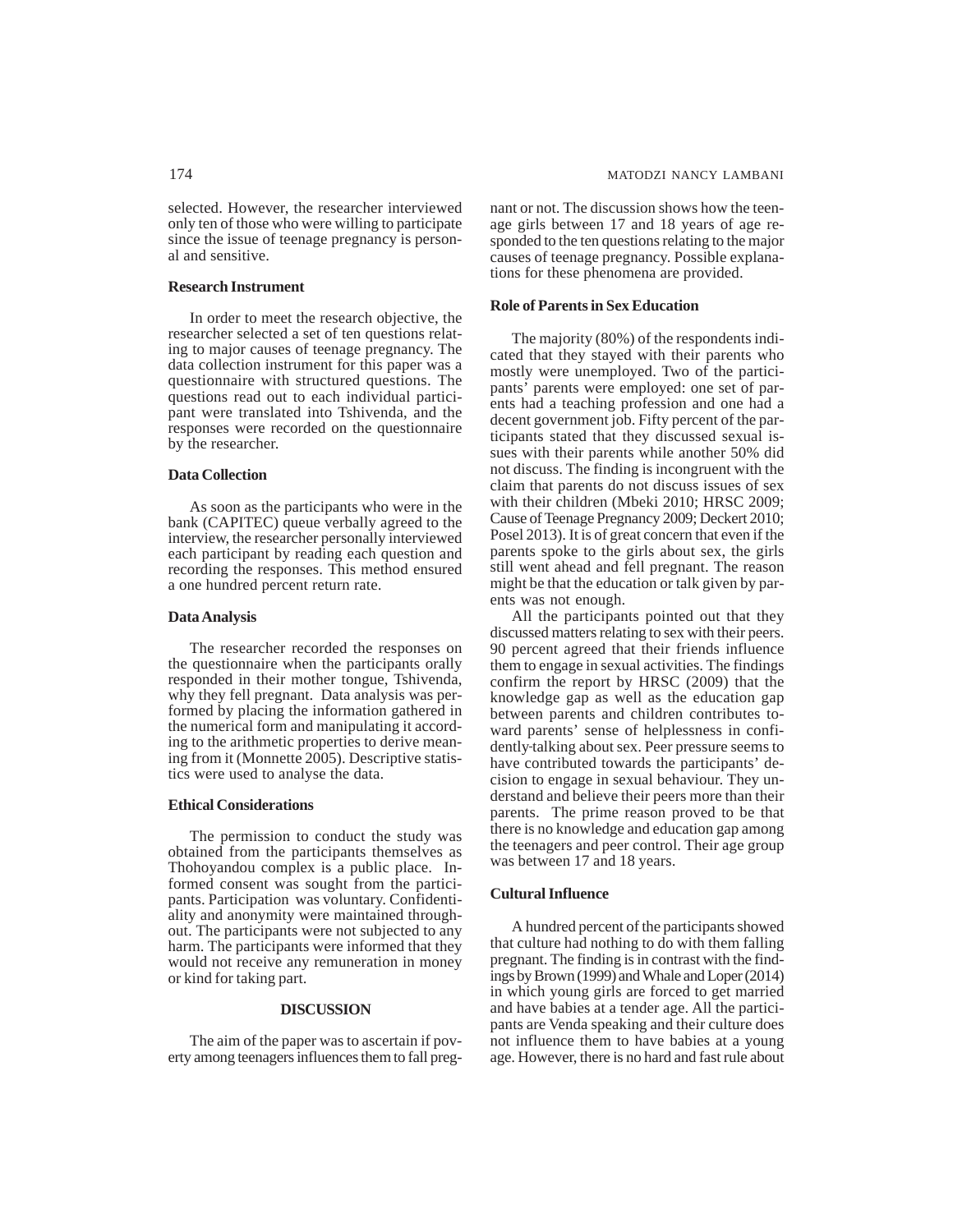what will be done to the girls who fall pregnant. Only churches preach about sexual abstinence until marriage, but they do not have the authority to enforce it. It is a matter of whether an individual girl would like to remain a virgin until marriage or not (Preston-Whyte et al. 1988; Wanjohi 2010).

#### **Financial Security**

Fifty percent of the participants confirmed that the fathers of their babies were elderly people. The finding shows that the participants could have had a relationship with elderly people who are not necessarily their parents. They could relate to older people only when it came to having sex with them. The finding is in contrast with (HSRC 2009) finding that the knowledge and education gap could be a barrier between old people and young girls. The reason might be that they need financial security from the elderly men as stated by Deckert (2006) and eNCA (2013).

The majority (80%) of the participants indicated that they fell pregnant, because they needed to receive the social grant money. As revealed earlier that they fell in love with elderly men, it stands to reason that money was the root cause for the girls to fall pregnant. The finding contradicts Solomon's (2013) assertion that the child support grant money reduces teenage pregnancies rather than increasing them. However the finding confirms the declaration by Burdette (2012), Yalesias (2012) and NCSL (2014), that young girls fall pregnant because they want to improve their economic status. As a result, they become dependent on public assistance for the rest of their lives and perpetuate poverty.

Seventy percent of the participants revealed that they fell pregnant because of lack. Most of the participants were also at the age of being recipients of the CSG, which was paid to their mothers. The finding is in support of the claim that children from low income households are five times more likely to fall pregnant than those from stable income households (GPCC 2006; Brueng 2012; Kamper 2013; Ipanteco 2014). Therefore, the finding confirms that poverty is one of the major causes of teenage pregnancy.

Eighty percent of the participants agreed that they were taught about sex education at school. The finding revealed that lack of education was not the major cause of teenage pregnancy, but ignorance was. The results confirm IRIN's (2007) statement that South African teenage girls fall pregnant in high numbers despite the sex and AIDS awareness campaigns. However, Ipantenco (2014) made the assertion that quality sex education on how babies are made is essential. The type of education given to the teenagers might not be sufficient to help them refrain from sexual activities. The finding contradicts the finding that lack of education by government and parents contributes towards teenage pregnancy (Mbeki 2010). Government is doing its part, but the learners are not.

#### **Reasons for Becoming Pregnant**

On the question of why the participants fell pregnant, their responses indicated that they were under pressure from friends who enticed them with the prospect of receiving CSG. Their friends also told them that they (their friends) had financial freedom of buying clothes and groceries of their own choice. The majority six stated that they knew it was a mistake and that it was ignorant. They knew the consequences, but in any case, they went ahead and fell pregnant. They did not worry that much because they knew that they would receive the CSG. One participant felt that it was the right time for her to have the baby.

#### **CONCLUSION**

The paper concludes that there are several causes of teenage pregnancy, but poverty is the prime cause for teenagers from the Thulamela Municipality. Although, the participants were taught about the far-reaching consequences of teenage pregnancies, they were not educated about the relationship between pregnancies and poverty. The teenagers were not aware that poverty influenced them to have babies. They felt that they had made a mistake. The conclusion is that they were ignorant of their plight of being poor.

#### **RECOMMENDATIONS**

It is therefore recommended that sex education should be offered from primary school till secondary school levels. The parents too should be made aware of the importance of talking about sex with their children. Learners should